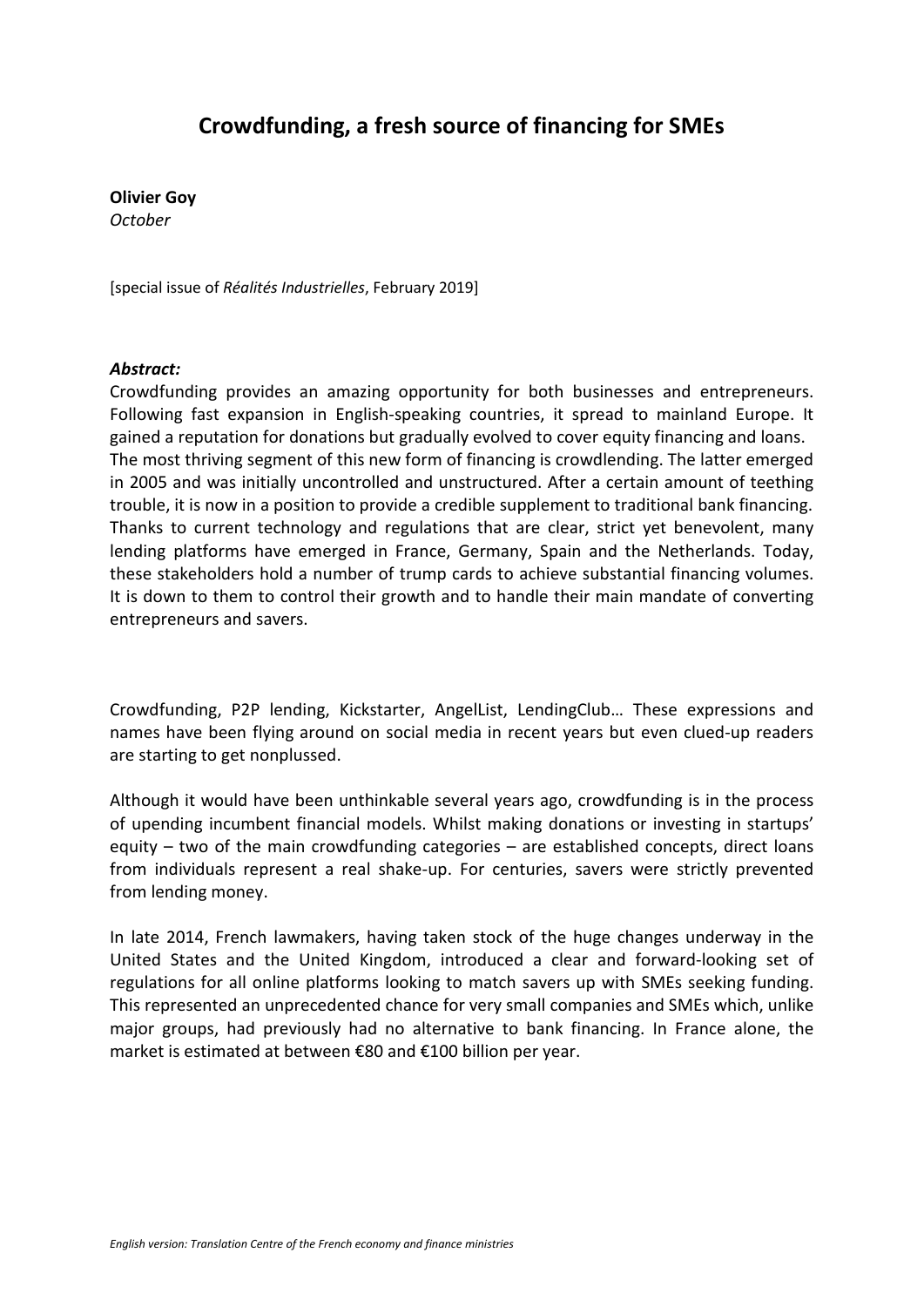Crowdlending, which emerged in the wake of this legislation, pledges to offer broader financing to very small companies and SMEs, which all observers agree are valuable to the domestic economy. They also drive competition and foster private investment. However, for this pledge to equate with success, the new stakeholders need to be scrupulously serious so as not to let private investors down and to encourage institutional investors to show interest in this new category of asset. The expected returns with acceptable risk offered by lending platforms, compared to the current yields of no-risk investments, should spur on all investor profiles and allow for better financing of the economy.

# **The origins of crowdfunding**

Crowdfunding is a means of gathering the funds required to carry out a project by calling on a vast number of people.

The first platforms were set up in the United Kingdom and the United States in 2005 and focused on micro-lending and donations. Since then, the number of platforms has been constantly increasing worldwide, and the market is expanding rapidly, in step with countries' adaptation of their regulatory frameworks.

There are three main types of platform:

- Donation or reward crowdfunding which has more to do with sponsoring or presales. Depending on the project, the donor may receive a gift from the project leader or the pre-ordered product at a preferential price.
- Equity crowdfunding allows investors to take a stake in unlisted companies which are most often startups.
- Peer-to-Peer lending enables individual investors to lend money directly to other individuals or to businesses.

These three types of crowdfunding all exist on a market that is hard to assess as a whole due to their different business models. So, for a better understanding of crowdfunding, the three methods, which only have as common ground the broad base of subscribers that they marshal, need to be analysed separately.

### **Donation crowdfunding**

Donations allow donors to support projects that interest them, whether these are entrepreneurial, artistic or charity-based. Depending on the project, donations may be made for consideration such as a concert ticket for a music group or a product offered for pre-sale by a company.

Donation websites collect subscribers' donations and then pay the funds over to the project leaders when the amount is reached or exceeded.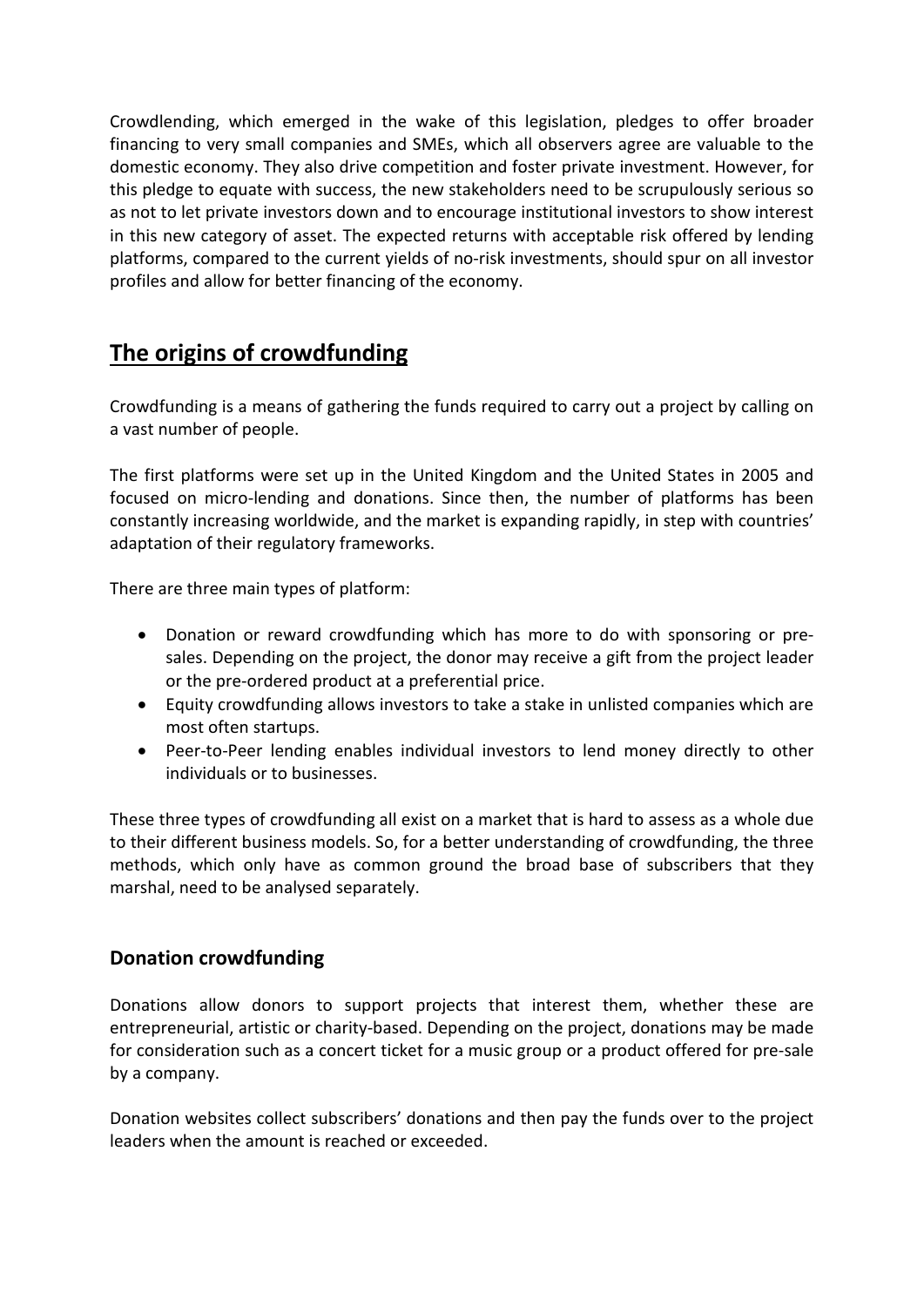Many platforms operate in this sector. The leading one, Kickstarter, is American. At the time of writing, it had funded over 155,000 projects for an amount of \$4,053,320,122. Kickstarter has become a global benchmark in this field. Many venture capitalists have even taken to monitoring the website for pointers to tomorrow's success stories, as Kickstarter is ultimately the best source of market research in the B2C sector!

In France, the market is shared by two websites: Ulule, which was set up in 2011, and Kisskissbankbank, which was launched in 2010 and is now owned by Banque Postale.

### **Equity crowdfunding**

Equity crowdfunding allows investors to fund SMEs by taking stakes in their capital. Startups and SMEs are selected by the platforms before being presented to investors who can contribute to the project of their choice. In return, the investors become company shareholders and are therefore provided with all relevant information concerning the business activity.

In practice, this type of funding is essentially centred on seed capital and property. It was banned in the United States until the Jobs Act was adopted in April 2012. This legislation provided a regulatory framework for these platforms but this means that the American market is still in its infancy. In France, Wiseed and Anaxago are this segment's market leaders.

### **P2P lending**

Crowdlending enables investors to lend directly to companies. As with all loans, borrowers repay them to the lenders on the basis of an instalment schedule and a fixed interest rate. Through the platforms, individuals become "bankers" for the companies they fund. Investors expect the platforms to provide an upstream analysis of projects that shows the level of risks for each of them. In addition, the platforms are also tasked with managing loans and ensuring repayments are made throughout the loan term.

There are two main categories of crowdlending: loans to individuals for which the main players are Lending Club in the United States and Younited Credit in France, and loans to companies, for which the market leaders are Funding Circle (UK), OnDeck (US) and the French platform October (formerly Lendix). The US market is very highly specialised with stakeholders offering student loans, mortgage loans and even loans in the medical sector.

The market has expanded very rapidly in the United States where the volume lent on these platforms was around \$50 billion in 2017, according to Statista, and in the United Kingdom where the figure was approximately \$6 billion, according to the same company. In France, this market's growth was reined in by the banking monopoly until the government broke it up with Order no. 2014-559 of 30 May 2014.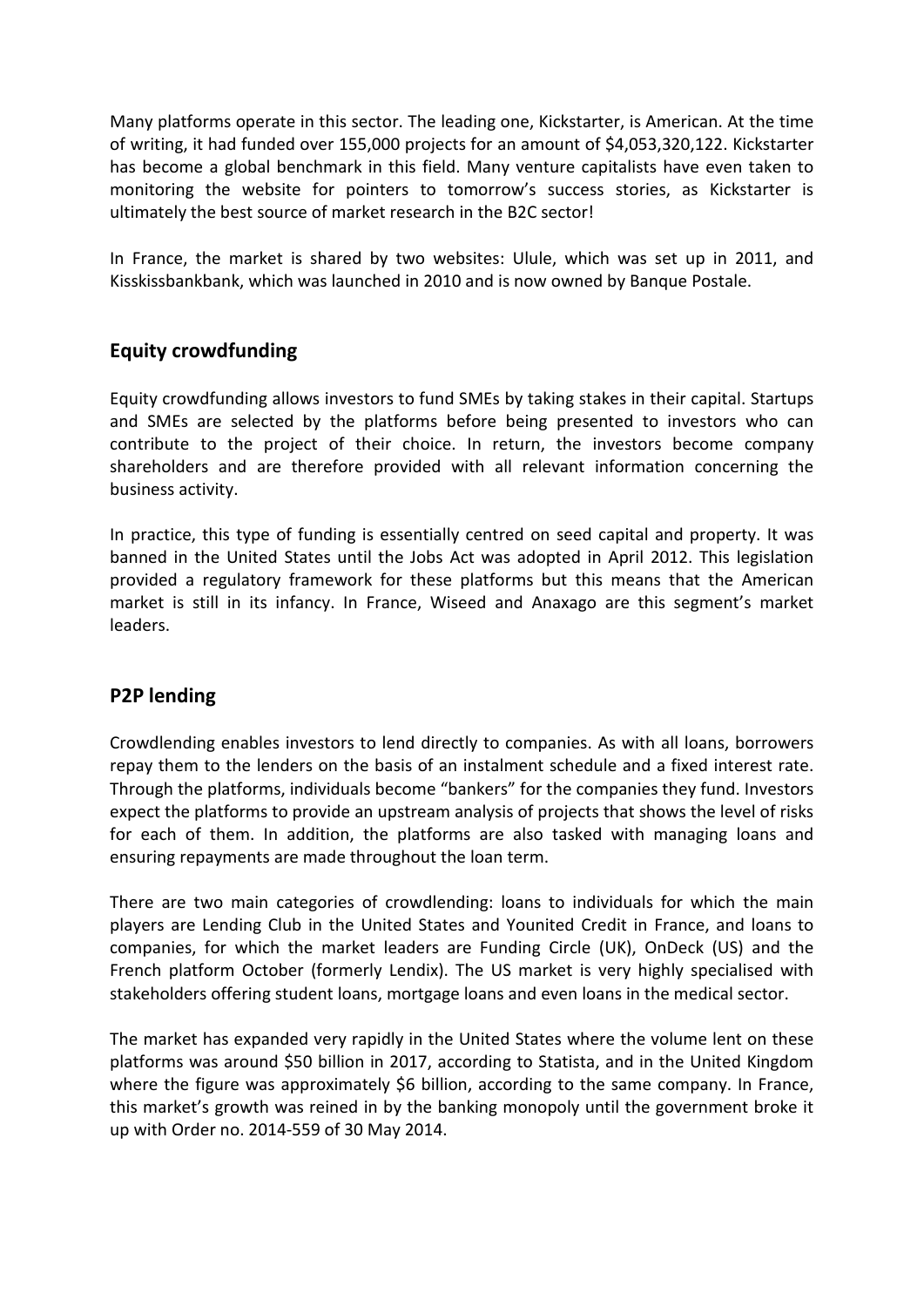## **Funding very small companies and SMEs: the cornerstone for rebooting growth**

### **A market that is highly dependent on bank loans**

Taking the figures for all businesses, the credit scenario in France and Europe is fairly healthy. Nevertheless, more in-depth studies flag up wide disparities between large and small companies. Whilst major groups and mid-tier companies, which are able to diversify their sources of financing, have broad access to the debt market at unprecedentedly low rates, very small companies and SMEs looking for funding of less than €3 to €5 million often only have the banks to turn to.

For several years now, large companies (major groups and mid-tier companies) have had numerous options due to the development of private debt funds, *fonds de prêt à l'économie* (SME and mid-tier company loan funds), investment funds (Novo, Novi), rated bonds or mezzanine debt. Access to these instruments is far from easy, even for mature and structured businesses, and they are quite simply out of reach for smaller companies.

In light of the foregoing, the pledge made by peer-to-peer lending to grant loans of up to  $\epsilon_1$ million obviously represents a real breath of fresh air for very small companies and SMEs in a segment which is currently fully controlled by the banks. This goal is combined with the aim of providing a different customer experience: loans granted more rapidly (often in less than 48 hours), without a personal guarantee, to cater for requirements that fail to match, or badly match, banks' funding matrices (for instance, financing intangibles).

### **Changing funding offerings for very small companies and SMEs is essential**

Paris Europlace's FINECO working group report highlighted the problems affecting the incumbent model for financing the French economy. The liquidity crisis between 2007 and 2009, combined with the sovereign debt crisis in Europe, deeply affected both European banks and bond markets, and emphasised the shortcomings of the funding model for SMEs and mid-tier companies which was over-reliant on banks. It took joint action by the Paris financial centre and the public authorities to guarantee the financing of SMEs by French banks.

Against this backdrop, the main priority for SMEs is to diversify their sources of financing. They are also looking for solutions that are better tailored to their requirements as regards the conditions for obtaining this funding.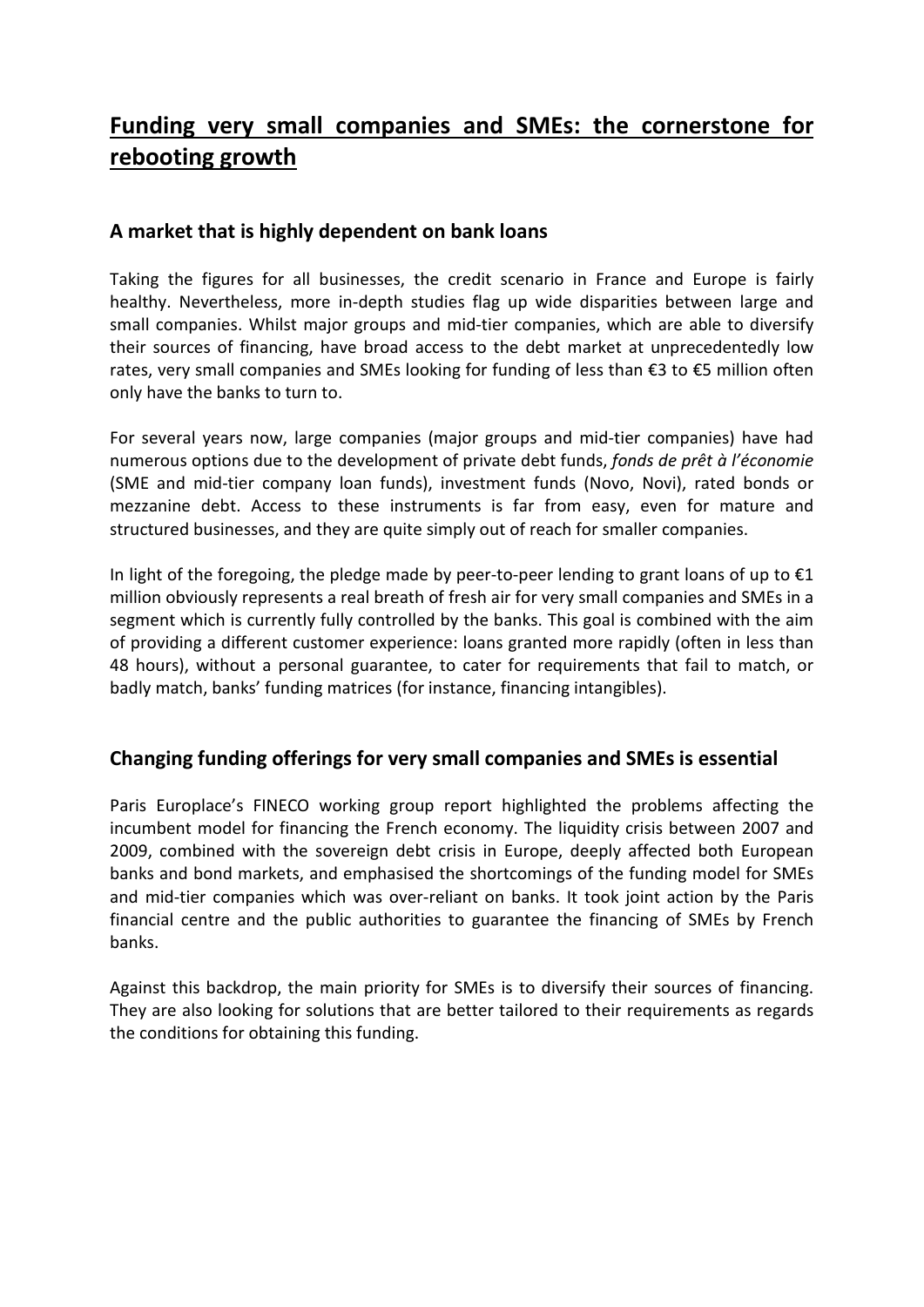For their part, banks need to reduce their outstanding loans which weighs on their equity capital to comply with Basel III ratios. According to Paris Europlace's report on debt financing for SMEs and mid-tier companies, the fast progress of French banks towards compliance with equity capital ratios has led to deleveraging (or less growth) of their balance sheets. In the future, rolling out these liquidity ratios should have the following effects, in particular for very small companies and SMEs for which the capital requirements are higher than for midtier companies:

- A reduction in loan maturities
- Greater selectivity for loans and a better standard of guarantees
- An increase in the cost of intermediation and of financing

In these circumstances, it is clear that SMEs' requirements, which are not currently fully met by the banks, will be even less so under an economic upswing scenario. As a result, crowdlending probably offers an appropriate solution to ensure the economic recovery of our SMEs.

### **Market size**

The Banque de France's "Stat Info" data estimates that the SME market accounts for over €350 billion in outstanding bank loans, of which almost €55 billion is at less than a year. Between loan repayments and the growth in outstandings, which we are currently witnessing, almost €100 billion will be required annually to cover the financing requirements of very small companies and SMEs in France.

Furthermore, compared with mid-tier companies, SMEs make far fewer loan applications. Whilst almost half of mid-tier companies have applied for a credit line in the last twelve months, the figure is only one third for SMEs. The FINECO report also reveals that over a quarter of SMEs have worrying, or even critical, cashflow issues. The new SME-targeted loan options being offered by lending platforms should help meet a demand which is not currently catered for. This demand is hard to assess but should represent several dozen billion euros per year.

As stated above, banks will not be able to meet this rising demand alone. Due to the ratios they have to introduce to comply with new regulations, they will be unable to lend SMEs the funds required to finance their growth. Directly earmarking individuals' savings to finance our very small companies and SMEs is therefore essential to ensure future growth.